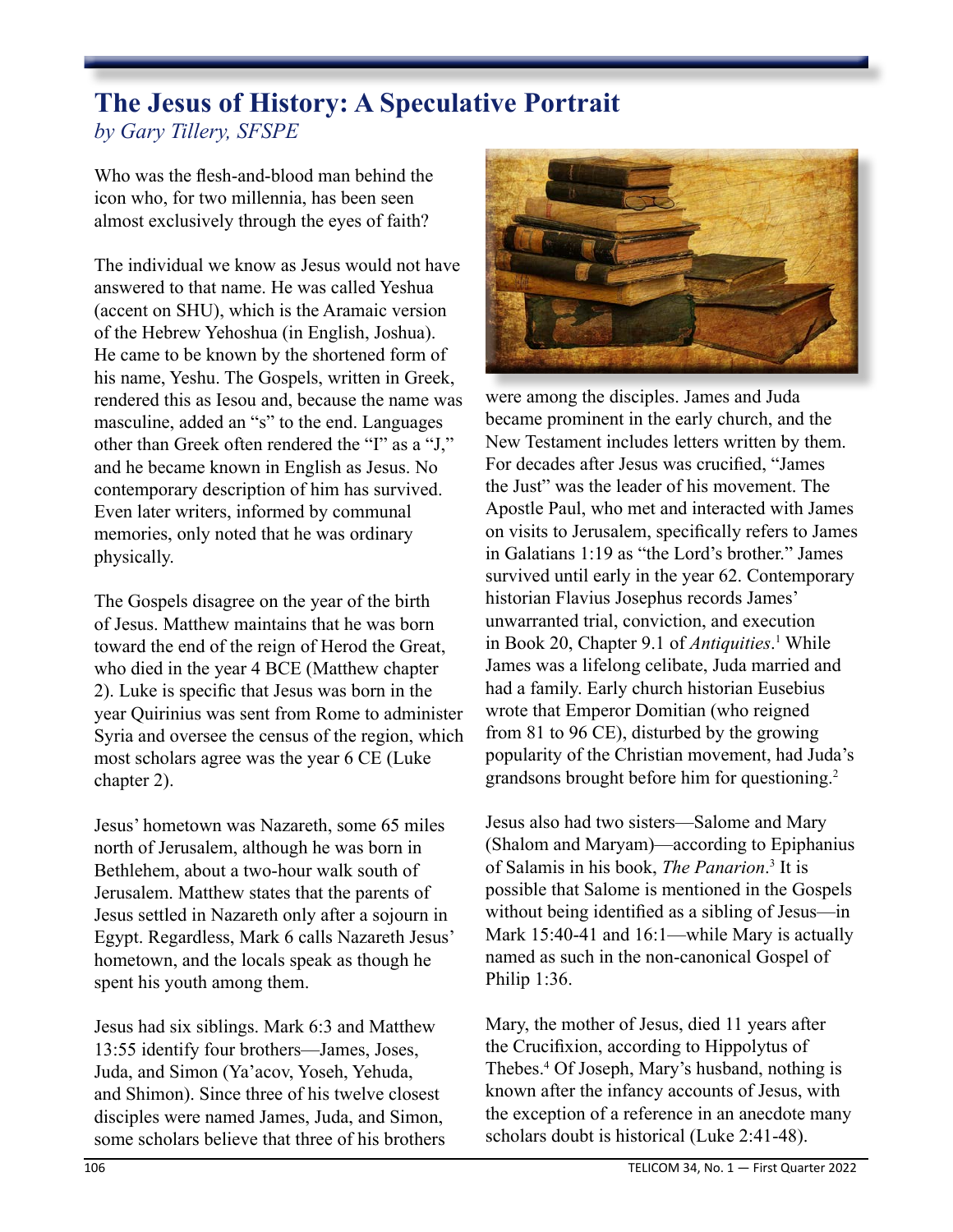To explain certain references in Bible passages, Professor James Tabor and other liberal scholars surmise that Joseph felt pity for the impregnated Mary and married her, but died before they had any children of their own.<sup>5</sup> As required by the Jewish Torah, his brother Clopas, or Cleophas (rendered into Greek as Alphaeus), took her as an additional wife. The two had children, thus James and the others would have been half-brothers and half-sisters to Jesus, raised with him in the same family.

The question of the paternity of Jesus is, of course, a thorny mystery. Matthew 1:24-25 states that Mary and Joseph wed before Jesus was born but did not consummate their marriage until afterward. Luke 2:5-7 states that they were only betrothed. In Mark 6:3, it is a noteworthy break with the custom of the time that when Jesus returns to Nazareth as an adult, the locals refer to him not as "the son of Joseph" but "the son of Mary."

Professor Tabor reports in *The Jesus Dynasty*, page 330, note 8, that three ancient sources the Palestinian Tosephta *t. Hullin* 2.24; the Babylonian Talmud (*b. Avodah Zarah* 16b-17a); and the Midrash (*Ecclesiastes Rabba* 1:8:3) link a notable healer named Jesus to a father named Pantira or Pandera, or some variation.6 Other Bible scholars (including John P. Meier in *A Marginal Jew*, Vol. 1, p. 96, and Bart D. Ehrman in *Jesus: Apocalyptic Prophet*, p. 63) mention second-century Jewish allusions to Jesus as the son of a soldier in the Roman army whose name was Panthera.<sup>7</sup>

In 2005, Professor Tabor traveled to western Germany to examine a tombstone discovered in 1859. This was inscribed, in Latin:

> Tiberius Julius Abdes Pantera of Sidon, aged 62 a soldier of 40 years' service, of the first cohort of archers, lies here.

The honored soldier died in the mid-first century, during the period when the Romans fought numerous battles with Germanic tribes along the Rhine River. Tiberius and Julius were cognomens, which indicated that Pantera was a slave who earned his freedom by serving in the army of Rome. However, his given name, Abdes, was a Latinized version of an Aramaic name meaning "servant of God," identifying him as Semitic and possibly Jewish. Even more interesting, his unit—the first cohort of archers is known to have been redeployed to Dalmatia (modern Croatia) from Sidon in the year 6 CE.8 That is the very year, of course, that Luke said Jesus was born. If Abdes Pantera of Sidon entered the Roman army that year, he would have been 22 years of age, and his death in Germany would have come in the year 46.

In Mark 6:3, the former neighbors of Jesus refer to him as "the carpenter." But was Jesus really a craftsman? If so, where did he acquire his phenomenal ability as a healer?

The four Gospels record 23 specific instances of Jesus healing people—performing six exorcisms; curing four people of blindness; curing four of paralysis; curing two each of fever and leprosy; and curing one each of dropsy, spinal deformity, deafness, hemorrhage, and the reattachment of a severed ear. In addition to these specific anecdotes, there are repeated allusions to many other successes—so many that his fame spread throughout the region… and beyond. Early church father Eusebius tells of the ruler of Edessa—some 500 miles north of Capernaum becoming aware of Jesus and his astounding deeds and sending a messenger to plead with Jesus to come and heal his malady.<sup>9</sup>

The foremost healers of that place and time were the Essenes, one of the three main branches of Jewry, according to Josephus (the others being the Sadducees and the Pharisees).<sup>10</sup> The origins of this mysterious group are hazy; but apparently, in the second century BCE, distressed by what they saw as the pollution of the Holy Temple,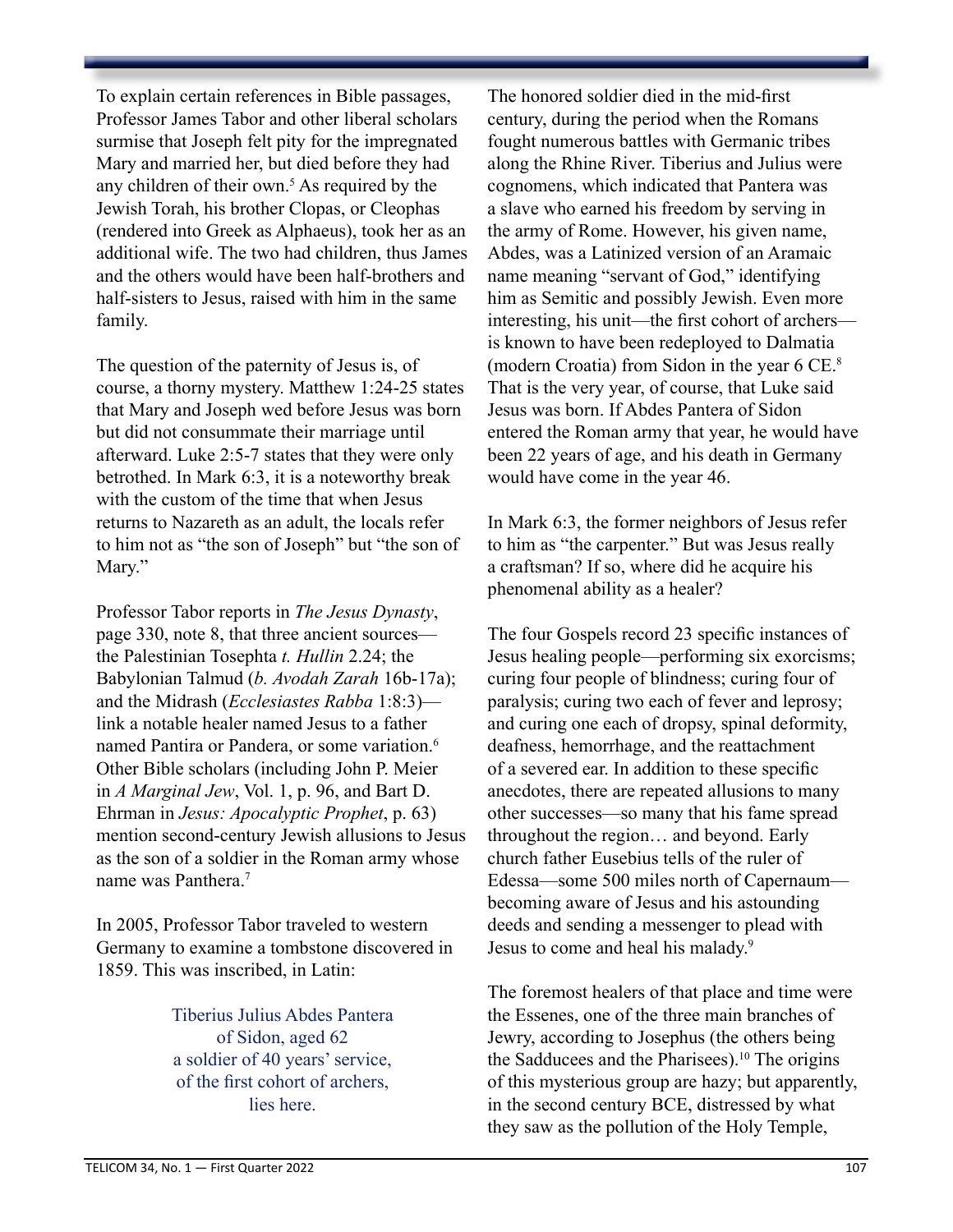many pious Jews left Jerusalem and moved to the countryside. Josephus describes the Essenes as scattered throughout the region, but other writers place the largest population at the northern end of the Dead Sea in the community known as Qumran. Devoted to religious purity, the Essenes kept apart from the general population. But Josephus writes that, in cases of an especially challenging disease or infirmity, city- and towndwellers would appeal to the Essenes for help, and they would come and apply their expertise.<sup>11</sup>

In Book 2, Chapter 8, of his *The Wars of the Jews*, Josephus outlines the viewpoint of the Essenes: "Despisers of riches," they gave all of their possessions to the order and owned everything in common.12 A brother could set out for another community of Essenes with nothing but the clothing on his back, knowing that he would find everything he needed at his destination. Essenes were devoted to studying scripture and healing the afflicted, and they refused to swear oaths, considering their word their sacred bond. Not only are these beliefs echoed in the portrait of Jesus painted in the Gospels, but his early followers, just like the Essenes, were known by the epithets "People of the Way" and "Sons of Light."

A strong indication that Jesus was an Essene, or at least lived among them for a period, comes from a pivotal moment in his mission. John the Baptist, a prisoner of Herod in the fortress of Machaerus, keeps hearing reports of Jesus and his great success up north in Galilee, so John sends envoys to ask Jesus, point-blank, if he is the Messiah: "Are you the one who is to come, or should we expect someone else?" (Luke 7:18- 20).

Jesus responds, "Go back and report to John what you hear and see: the blind receive sight, the lame walk, those who have leprosy are cleansed, the deaf hear, the dead are raised, and the good news is proclaimed to the poor" (Luke 7:22). His reply references Isaiah, verses 35:4-6 and 61:1, which were interpreted to foretell the coming

of God's anointed and list miracles by which he would be identified. So, in effect, Jesus answers John with a cryptic "Yes."

While five of the signs pointing to the anointed one do occur in those two passages of Isaiah, neither mentions raising the dead. Where that miracle *does* appear in the list is in a document known as the *Messianic Apocalypse*, part of the Dead Sea Scrolls. These were the ancient scrolls discovered at Qumran, which many experts identify as the chief community of the Essenes.<sup>13</sup>

To speculate, perhaps Jesus, coming of age in Nazareth, felt a call to go join the spiritually pure brotherhood of Essenes, of which his older relative John was already a member. (The site where John would establish his first camp on the Jordan River was only a three-hour walk from Qumran.) Based on their interpretation of scripture, the Essenes believed that the God who had allowed his Chosen People to be dominated by Assyrians, Babylonians, Greeks, and Romans was on the verge of coming back to rescue them. He would first send his anointed one. Soon after would follow a war between the Sons of Light and the Sons of Darkness, in which the forces of good would triumph under the leadership of the Messiah. Perhaps John felt a call to leave the cloistered existence of Qumran to prepare wayward Jews for this conflict and the new kingdom to follow. He went out one day to the point on the Jordan where the Israelites, arriving from Egypt, had crossed westward into the Promised Land. There he began his mission ritually cleansing Jews who felt that they had strayed from their faith and sending them back into Judea. Evoking the great Elijah, he wore a garment of camel's hair cinched by a leather belt. Perhaps Jesus, after having spent a decade or so in the brotherhood, felt a call to support this inspired relative who arose like a prophet of old (Matthew 11:11: "Truly I tell you, among those born of women there has not risen anyone greater than John the Baptist…").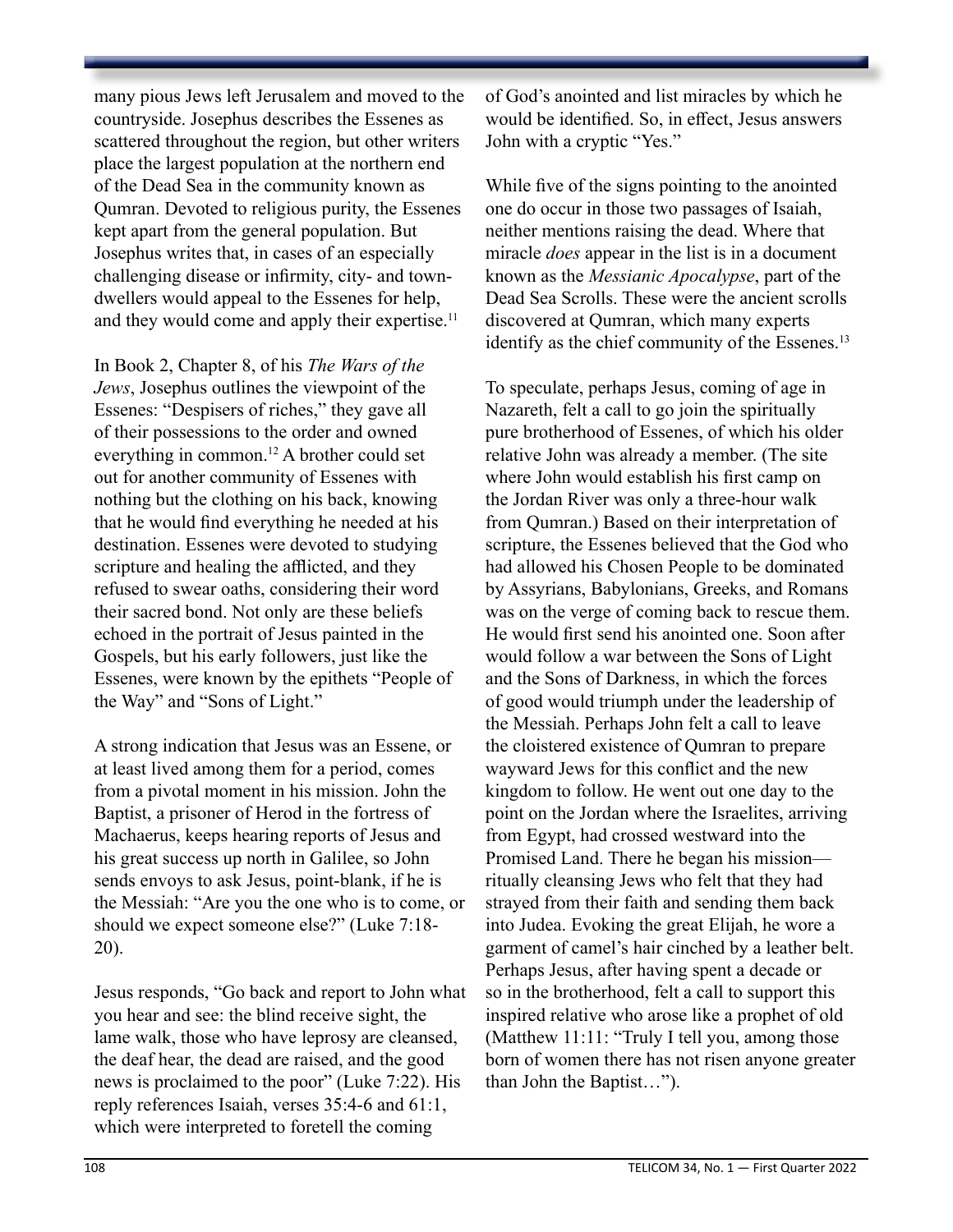For whatever reason, after his baptism by John, Jesus began a mission to redeem Jews to make them worthy of the Kingdom of Heaven. At first, he supported John in Judea, baptizing Jews in the same way John had baptized him. Before long, he moved north to Galilee and worked out of Capernaum.

Arguably, he did so after—and because of— John's arrest by Herod Antipas. Jesus had family and friends in Galilee and knew the territory well; and in Capernaum, he was only two or three miles from Gaulanitis—a region ruled not by Herod but by Philip the Tetrarch. In Herod's eyes, baptized Jews comprised a secret army, one that did not recognize him as the ultimate authority and might rise against him at any time. For his own protection, Jesus stopped baptizing and began to teach by means of parables, cloaking his points in allegorical imagery—"He who hath an ear, let him hear" (Matthew 11:15 and several verses).

The Gospels indicate that most of Jesus' mission took place around the Sea of Galilee, particularly the northern and eastern shores. Along the eastern shore, south of Gaulanitis, lay the Decapolis, another territory outside of Herod's control. Jesus did once visit the coastal city Tyre, about 35 miles northwest of Capernaum as the crow flies, taking the road through Gaulanitis. From there, he ventured another 22 miles up the Mediterranean coast to Sidon.

Jesus' mission focused on errant Jews. In Matthew 10:5, he tells the disciples he is sending out, "Do not go among the Gentiles or enter any town of the Samaritans"; and in Matthew 15:24, before changing his mind out of pity, he rejects a non-Jewish Canaanite woman who appeals to him: "I was not sent except to the lost sheep of the house of Israel."

Healing did not mean the same to first-century Jews as it does to us today. In their view, sickness and affliction were signs that Satan had entered the body. They were signs of sin. A sufferer was

expected to pray and repent, and the healing involved as much spiritual improvement as physical. When Rabbi Jesus healed, he was cleansing the person of impurity and preparing him or her for the approaching kingdom of God on earth.

Jesus evaded the clutches of Herod Antipas for approximately two years, healing and teaching, stirring up the common folk, but never giving the tyrant a solid reason to arrest him. When holy days came, he traveled south to Jerusalem situated in Judea, which was under the direct rule of the Romans. Technically, Jesus was beyond the reach of Herod there, but the Romans preferred a pacified countryside and were inclined to mollify Herod and the Temple authorities if it did not go against Rome's interests. During a December visit just prior to his final journey to the holy city for Passover, Jesus narrowly escaped arrest for some provocative comments on the Temple Mount.

That history-altering Passover is customarily dated as taking place anywhere from the year 30 to the year 33 CE. For reasons too complex to recount here, I believe it occurred in March of year 36 CE. In whichever year it occurred, Jesus spent the Saturday night before the holiday on the outskirts of Jerusalem. On Sunday, he fulfilled the messianic prophecies by riding into the holy city from the east on the back of a donkey, surrounded by followers who hailed him as the Son of David and spread cloaks and palm fronds across his path while shouting, "Hosanna!" (Matthew 21:7-9). On Monday, he disrupted the Temple moneychangers, rousing the masses and challenging the authorities to take action against him. This they did on Wednesday night, arresting him on the Mount of Olives; and early Thursday morning, he was taken before the chief priests.

Historians disagree about whether there was an official trial of Jesus by the Sanhedrin. However, it is clear that the Temple authorities wanted him executed; and the Roman in command, Pontius Pilate, had the authority to do it and ordered